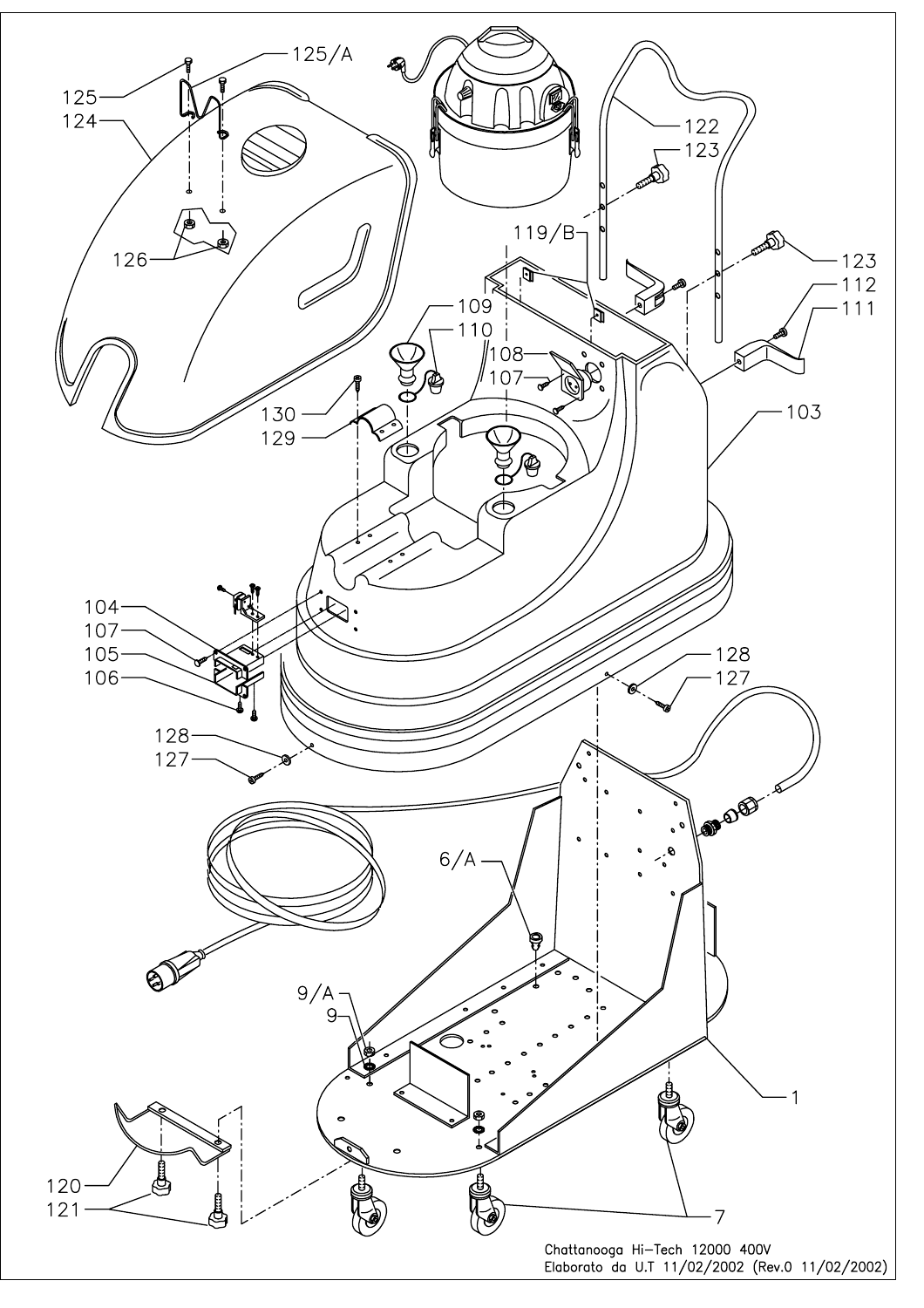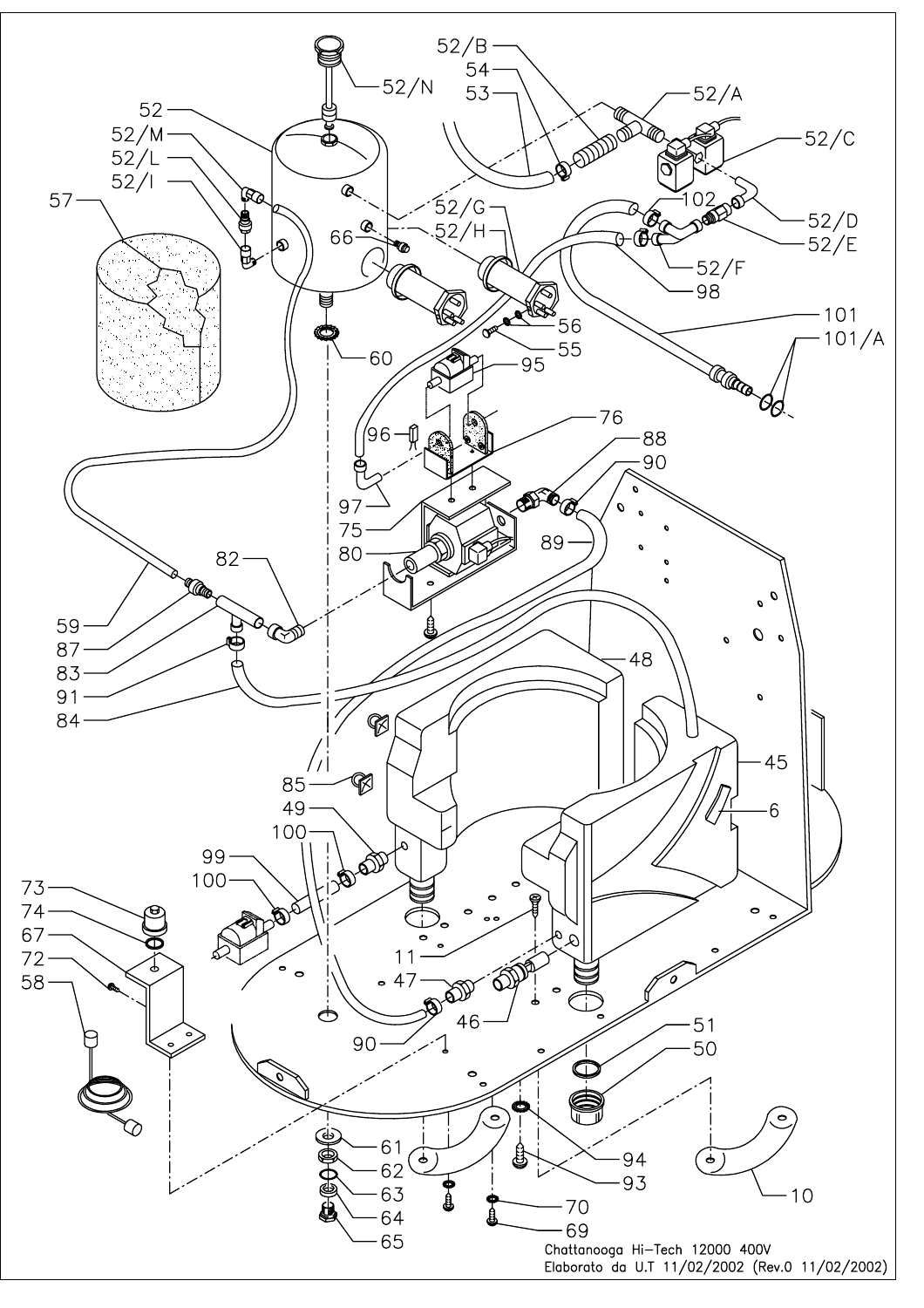

Chattanooga Hi-Tech 12000 400V Elaborato da U.T 11/02/2002 (Rev.0 11/02/2002)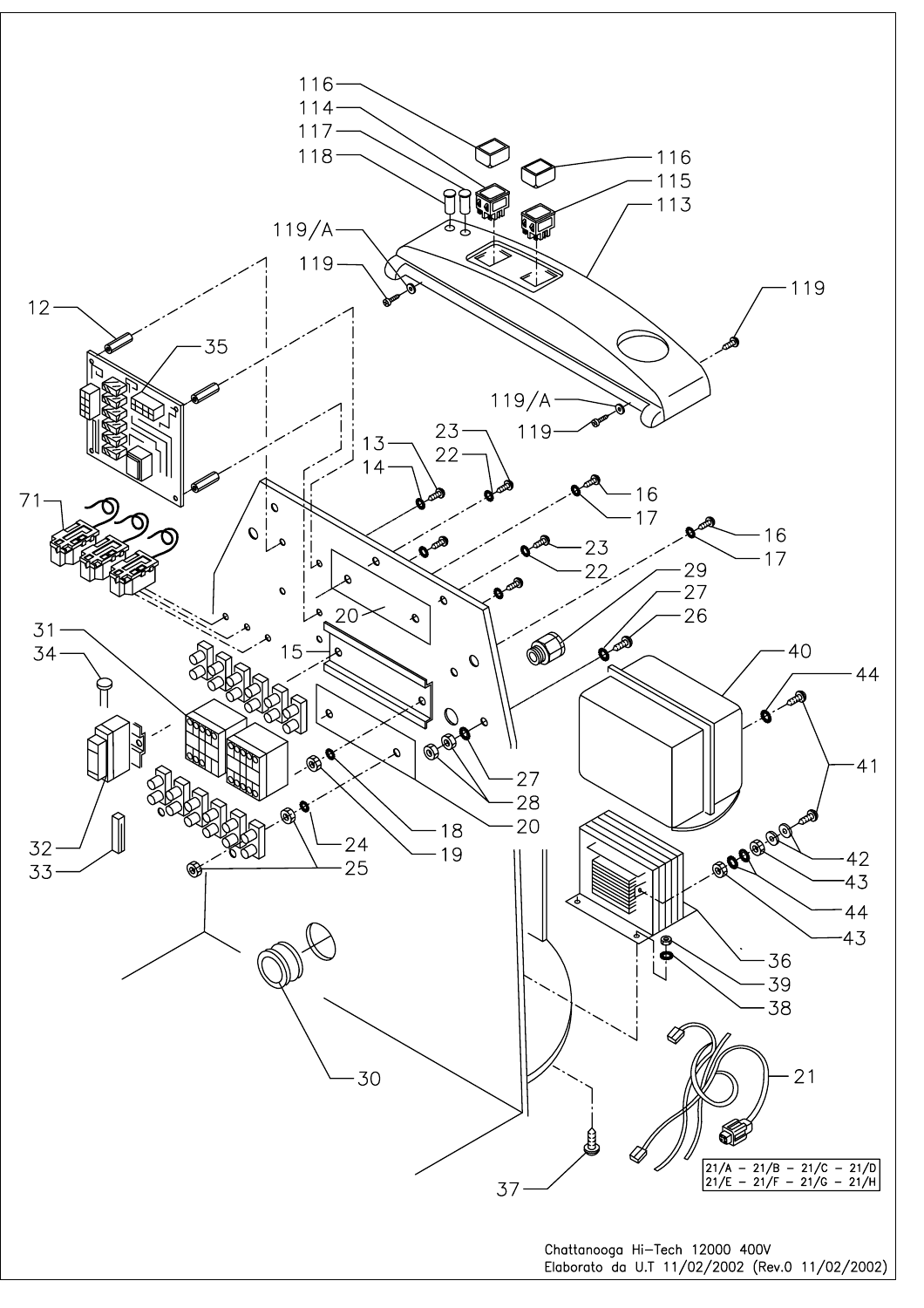| Pos.         | Mod. Codice    | Q.tà           | Denominazione                   | <b>Denomination</b>            | <b>Description</b>          | <b>Benennung</b>           | <b>Descripcion</b>        |
|--------------|----------------|----------------|---------------------------------|--------------------------------|-----------------------------|----------------------------|---------------------------|
| $\mathbf{1}$ | CA1131         | $\mathbf{1}$   | <b>BASE INF. CHATTANOOGA</b>    | <b>CHASSIS HI-TECH</b>         | <b>BASE</b>                 | <b>BASE</b>                | <b>BASE</b>               |
| 6            | PG5047         | MT0,20         | GOMMASPUGNA H10X6               | <b>ADHESIVE STRIP H10x6</b>    | CAOUTCHOUC                  | <b>GUMMI</b>               | <b>GOMA</b>               |
| 6/A          | PG5005         | 8              | <b>GOMMINO SOTTOBASE</b>        | <b>GUM CAP</b>                 | CAOUTCHOUC                  | <b>GUMMISTÖPSEL</b>        | <b>GOMA</b>               |
| 7            | PG5409         | 4              | RUOTA DIAM.100                  | WHEEL Ø 100 10Max15 SWIV.      | <b>ROUE</b>                 | <b>RAD</b>                 | <b>RUEDA</b>              |
| 9            | VI7311         | 4              | RONDELLA DENT. EST. Ø 10        | <b>LOCK WASHER</b>             | <b>RONDELLE</b>             | <b>SCHEIBE</b>             | ARANDELA                  |
| 9/A          | VI7207         | 4              | DADO Ø 10 ZN                    | NUT ZN                         | ECROU                       | <b>MUTTER</b>              | <b>TUERCA</b>             |
| 10           | 010105         | $\overline{2}$ | <b>MANIGLIA NERA PIATTA</b>     | PROT. BUMPER FOR CAPS          | POIGNEE DE PROTECTION       | <b>SCHUTZGRIFF</b>         | MANGO DE PROTECCIÓN       |
| 11           | VI7195         | 4              | VITE ZN TCTC 6,3X19             | SCREW ZN 6,3x19                | <b>VIS</b>                  | <b>SCHRAUBE</b>            | <b>TORNILLO</b>           |
| 12           | PG5064         | 4              | DISTANZIALE FILETTATTO          | THREADED SPACER M3 Ø 6         | <b>ENTRETOISE</b>           | ABSTANDSSTÜCK              | SEPARADOR                 |
| 13           | VI7148         | 4              | VITE ZN TCTC 3X8                | <b>SCREW ZN 3x8</b>            | <b>VIS</b>                  | <b>SCHRAUBE</b>            | <b>TORNILLO</b>           |
| 14           | VI7315         | 4              | RONDELLA DENT. EST.             | LOCK WASHER ZN Ø3              | <b>RONDELLE</b>             | <b>SCHEIBE</b>             | ARANDELA                  |
| 15           | RA3081         | MT.0.115       | SUPPORTO DIN                    | DIN SUPPORT MOUNT              | <b>SUPPORT</b>              | <b>HALTERUNG</b>           | SOPORTE                   |
| $16\,$       | VI7148         | $\overline{c}$ | VITE 3X8 ZN TCTC                | SCREW ZN 3x8                   | <b>VIS</b>                  | <b>SCHRAUBE</b>            | <b>TORNILLO</b>           |
| 17           | VI7315         | $\overline{c}$ | RONDELLA DENT. EST.             | LOCK WASHER ZN Ø 3             | <b>RONDELLE</b>             | <b>SCHEIBE</b>             | ARANDELA                  |
| $18\,$       | VI7314         | $\overline{2}$ | RONDELLA GREMBIULINA            | WASHER Ø 4x12                  | <b>RONDELLE</b>             | <b>SCHEIBE</b>             | <b>ARANDELA</b>           |
| 19           | VI7211         | $\overline{2}$ | DADO ZN DIAM.3                  | NUT ZN Ø 3                     | <b>ECROU</b>                | <b>MUTTER</b>              | <b>TUERCA</b>             |
| $20\,$       | AD9010         | $\mathbf{1}$   | <b>ISOLANTI ADESIVI SERIGR.</b> | ADHESIVE TERMINAL PLATE        | <b>ISOLANT ADHÉSIF</b>      | <b>HAFTENDE ISOLIERUNG</b> | AISLANTE ADHESIVO         |
| 21           | PE2064         | $\mathbf{1}$   | CABLAGGIO CHATTANOOGA           | COMP. WIRING HI-TECH 8400      | CABLAGE HI-TECH 8400        | KABEL DER HI-TECH 8400     | CABLES DE LA HI-TECH 8400 |
| 21/A         | <b>PE2064A</b> | $\mathbf{1}$   | CABLAGGIO PAN.COMANDI           | <b>COMMAND PAN. WIRING</b>     | CABLAGE PAN. COMMANDE       | KABEL DER SCHALTTAFEL      | CABLES DEL PAN. MANDO     |
| 21/B         | PE2064B        | $\mathbf{1}$   | CABL. CONN. ACCESSORI           | ACCESS.CONNECT. WIRING         | CABLAGE CONNECT. ACCES.     | KABEL ZUBEHÖRANSCHLUß      | CABLES DE CONEX. ACCES.   |
| 21/C         | <b>PE2064C</b> | $\mathbf{1}$   | CABL.TRM-PRS-PR                 | WIRING                         | CABLAGE                     | <b>KABEL</b>               | <b>CABLES</b>             |
| 21/D         | PE2064D        | $\mathbf{1}$   | CABL. SLC. SLS. EW1. EW2        | <b>WIRING</b>                  | CABLAGE                     | <b>KABEL</b>               | <b>CABLES</b>             |
| 21/E         | PE2064E        | 1              | CABL. ELEMENTI RISCALD.         | <b>WIRING HEATING ELEMENTS</b> | CABLAGE EL. CHAUFFANTS      | KABEL DER HEIZKÖRPER       | CABLES EL.CALENTAMIENTO   |
| 21/F         | <b>PE2064F</b> | $\mathbf{1}$   | CABL. CONTATTORI                | <b>WIRING COUNTER</b>          | <b>CABLAGE COMPTEURS</b>    | KABEL DER ZÄHLER           | <b>CABLES CONTATORES</b>  |
| 21/G         | PE2064G        | $\mathbf{1}$   | CABL. AUTOTRASF.                | WIRING AUTOTRANSFORM.          | CABLAGE AUTOTRANSFOR.       | KABEL AUTOTRANFORMER       | CABLES AUTOTRANSFORM.     |
| 21/H         | <b>PE2064H</b> | $\mathbf{1}$   | CABL. ALIMENTAZIONE             | <b>SUPPLY WIRING</b>           | <b>CABLAGE ALIMENTATION</b> | VERNETZUNGSKABEL           | CABLES ALIMENTACIÓN       |
| 22           | VI7315         | 4              | RONDELLA DENT. EST.             | LOCK WASHER Ø 3                | <b>RONDELLE</b>             | <b>SCHEIBE</b>             | ARANDELA                  |
| 23           | VI7154         | 4              | VITE M3X20 TCTC                 | SCREW ZN M3x20                 | <b>VIS</b>                  | <b>SCHRAUBE</b>            | <b>TORNILLO</b>           |
| 24           | VI7315         | 4              | RONDELLA DENT. EST.             | LOCK WASHER Ø3                 | <b>RONDELLE</b>             | <b>SCHEIBE</b>             | ARANDELA                  |
| 25           | VI7211         | 8              | DADO ZN DIAM.3                  | NUT ZN Ø3                      | ECROU                       | <b>MUTTER</b>              | <b>TUERCA</b>             |
| 26           | VI7157         | $\mathbf{1}$   | VITE M4X16 TCTC                 | SCREW ZN M4x16                 | <b>VIS</b>                  | <b>SCHRAUBE</b>            | <b>TORNILLO</b>           |
| 27           | VI7318         | $\overline{c}$ | RONDELLA DENT. EST.             | LOCK WASHER Ø 4                | <b>RONDELLE</b>             | <b>SCHEIBE</b>             | ARANDELA                  |
| 28           | VI7212         | $\overline{2}$ | DADO DIAM.4 ZN                  | NUT Ø 4                        | <b>ECROU</b>                | <b>MUTTER</b>              | <b>TUERCA</b>             |
| 29           | PE2014         | $\mathbf{1}$   | PRESSACAVO DIAM.20              | CABLE PRESS Ø 20               | PASSAGE POUR CABLES         | <b>KABELDURCHGANG</b>      | PRENSA CABLE              |
| 30           | PG5305         | $\mathbf{1}$   | PASSATUBO STIRO                 | GASKET 13x21x6                 | PASSAGE                     | <b>DURCHGANG</b>           | <b>PRENSA</b>             |
| 31           | PE2351         | $\overline{2}$ | CONTATTORE DI POTENZA           | CONTACTOR 230V 20A AC1         | CONTACT                     | <b>KONTAKT</b>             | CONTACTO                  |
| 32           | PE2068         | $\mathbf{1}$   | <b>PORTAFUSIBILE</b>            | FUSE HOLDER 1P+N 20A           | <b>BOITE A FUSIBLES</b>     | <b>SICHERUNGSKASTEN</b>    | PORTA-FUSIBLES            |
| 33           | PE2067         | $\mathbf{1}$   | FUSIBILE 400V 8A                | <b>FUSE 400V 8A</b>            | <b>FUSIBLE</b>              | <b>SICHERUNG</b>           | <b>FUSIBLE</b>            |
| 34           | PE2066         | 1              | VARISTORE DIAM.20 275V          | VARISTOR Ø 20 275V             | <b>VARISTOR</b>             | <b>VARISTOR</b>            | <b>VARISTOR</b>           |
| 35           | PE2355         | 1              | SCHEDA CIRCUITO ELETTR.         | ELECTR. BOARD TVAP02x2         | CARTE CIRCUIT ELECTR.       | <b>ELEKTROKARTE</b>        | <b>FICHA ELECTRICA</b>    |
| 36           | PE2051         | 1              | AUTOTRASFORMATORE               | TRANSFORMER 400V 230V          | AUTOTRANSFORMATEUR          | AUTOM. WANDLER             | TRANSFORMADOR AUTOM.      |
| 37           | VI7118         | 2              | VITE M6X16 ZN                   | SCREW ZN M6x16                 | VIS.                        | <b>SCHRAUBE</b>            | <b>TORNILLO</b>           |
| 38           | VI7303         | $\overline{2}$ | RONDELLA DENT. EST.             | LOCK WASHER Ø 6                | <b>RONDELLE</b>             | <b>SCHEIBE</b>             | ARANDELA                  |
| 39           | VI7201         | $\overline{c}$ | DADO ZN DIAM.6                  | NUT ZN Ø6                      | <b>ECROU</b>                | MUTTER                     | <b>TUERCA</b>             |
| 40           | PG5068         | 1              | SCATOLA PROTEZIONE              | PLASTIC COVER - TRANSF.        | BOITIER DE PROTECTION       | SCHUTZGEHÄUSE              | CAJA DE PROTECCION        |
| 41           | VI7157         | 3              | VITE M4X16 ZN TCTC              | SCREW ZN M4x16                 | <b>VIS</b>                  | <b>SCHRAUBE</b>            | <b>TORNILLO</b>           |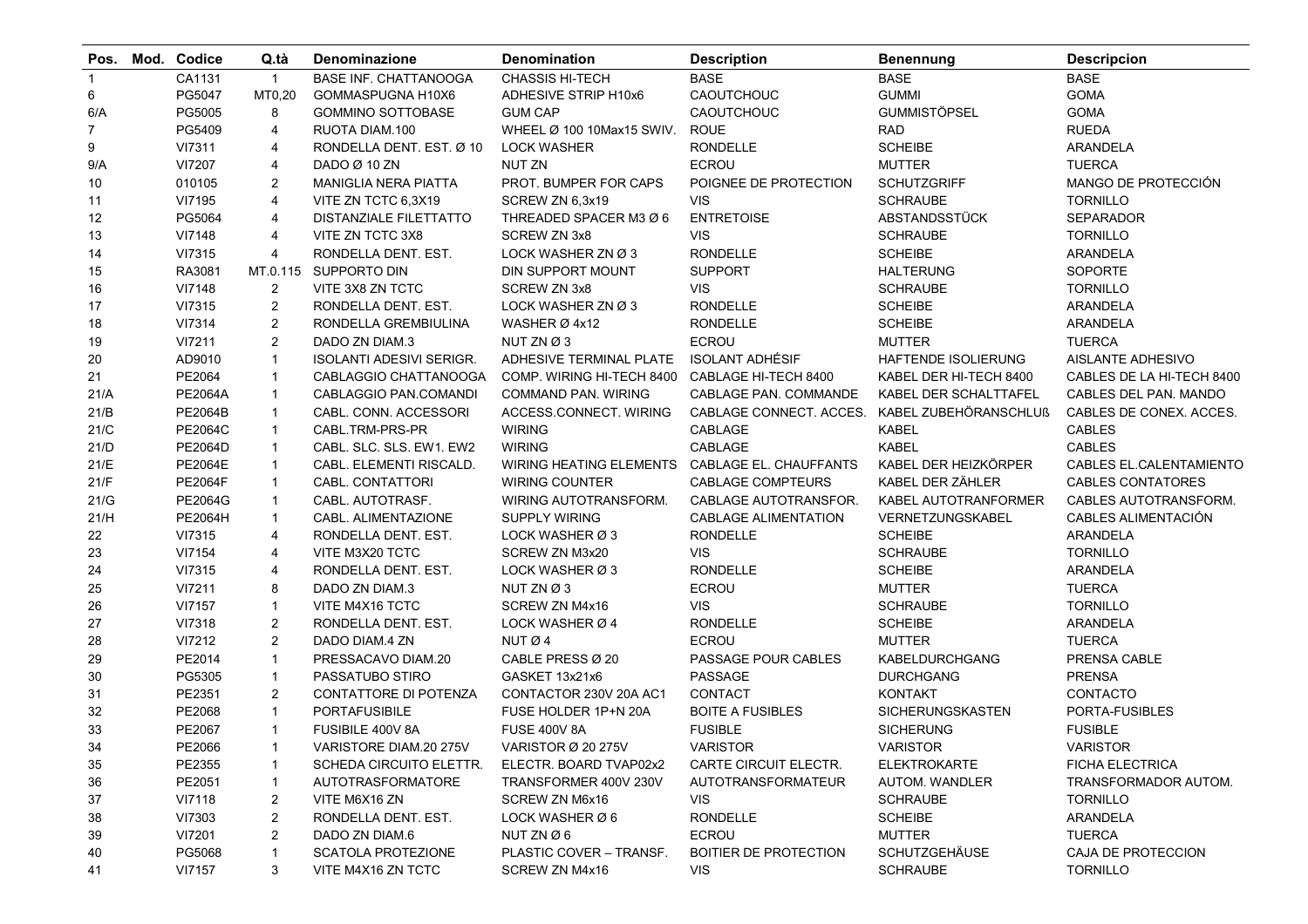| 42   | VI7314        | 2              | RONDELLA GREMBIULINA                        | WASHER ZN 4x12                                   | <b>RONDELLE</b>            | <b>SCHEIBE</b>                    | ARANDELA                            |
|------|---------------|----------------|---------------------------------------------|--------------------------------------------------|----------------------------|-----------------------------------|-------------------------------------|
| 43   | VI7212        | $\overline{2}$ | DADO DIAM.4 ZN                              | NUT ZN $\varnothing$ 4                           | <b>ECROU</b>               | <b>MUTTER</b>                     | <b>TUERCA</b>                       |
| 44   | VI7318        | 4              | RONDELLA DENT. EST. DIAM.                   | LOCK WASHER ZN 4x12                              | <b>RONDELLE</b>            | <b>SCHEIBE</b>                    | ARANDELA                            |
| 45   | <b>CA121A</b> | $\mathbf{1}$   | SERBATOIO ACQUA                             | WATER RESERVE TANK                               | <b>RESERVOIR D'EAU</b>     | <b>WASSERTANK</b>                 | <b>CISTERNA DE AGUA</b>             |
| 46   | PE2327        | $\mathbf{1}$   | SENSORE REED GALLEGG.                       | FLOAT SWITCH - LVL CONT.                         | SONDE DU FLOTTEUR          | SENSOR SCHWIMMSPERRE              | <b>SENSOR FLOTADOR</b>              |
| 47   | RA3140        | $\mathbf{1}$   | <b>PORTAGOMMA</b>                           | TUBE CONN. WITH FILTER                           | RACCORD DE TUYAU           | <b>SCHLAUCHANSCHLUSS</b>          | <b>EMPALME PARA TUBO</b>            |
| 48   | <b>CA121D</b> | $\mathbf{1}$   | SERBATOIO DETERGENTE                        | <b>DETERGENT TANK</b>                            | <b>RESERVOIR DETERGENT</b> | <b>REINIGUNGSMITTELTANK</b>       | <b>CISTERNA DE DETERGENTE</b>       |
| 49   | RA3140        | $\mathbf{1}$   | <b>PORTAGOMMA</b>                           | TUBE CONN. WITH FILTER                           | RACCORD DE TUYAU           | <b>SCHLAUCHANSCHLUSS</b>          | <b>EMPALME PARA TUBO</b>            |
| 50   | RA3320        | 2              | <b>TAPPO DRENAGGIO</b>                      | DRAIN CAP WAT /DET. TANK                         | <b>BOUCHON DE DRAINAGE</b> | ABLAßDECKEL                       | <b>TAPON DE DRENAJE</b>             |
| 51   | PG5123        | $\overline{2}$ | <b>GUARNIZIONE TAPPO</b>                    | O-RING 29,82x2,62                                | <b>JOINT</b>               | <b>DICHTUNG</b>                   | <b>JUNTA</b>                        |
| 52   | 090028        | $\mathbf{1}$   | CALDAIA CHATTANOOGA                         | BOILER COMP. HI-TECH 8400 CHAUDIERE HI-TECH 8400 |                            | DAMPFKESSEL HI-TECH 8400          | CALDERA HI-TECH 8400                |
| 52/A | RA3185        | $\mathbf{1}$   | RACCORDO A "T" 1/8M                         | T-VALVE 1/8Mx1/8Fx1/8M                           | <b>RACCORD "T"</b>         | "T" - ANSCHLUß                    | <b>RACORDO "T"</b>                  |
| 52/B | RA3411        | $\mathbf{1}$   | VALVOLA DI SICUREZZA 1/8                    | PRESSURE VALVE 7,5 bar                           | SOUPAPE DE SECURITE        | SICHERHEITSVENTIL                 | VALVULA DE SEGURIDAD                |
| 52/C | PE2337        | $\mathbf{1}$   | ELETTROVALVOLA 230V                         | SOLENOID VALVE - 2 COILS                         | SOUPAPE ELECTRIQUE         | <b>ELEKTROVENTIL</b>              | ELECTROVALVULA                      |
| 52/D | RA3147        | $\mathbf{1}$   | RACCORDO A GOMITO 1/8M                      | ELBOW VALVE 1/8Mx1/8F                            | RACCORD COUDE              | <b>WINKELANSCHLUß</b>             | RACORDO "L"                         |
| 52/E | RA3409        | $\mathbf{1}$   | VALVOLA NON RITORNO MM                      | NON RETURN VALVE M-M                             | SOUPAPE DE RETENUE         | <b>ABSPERRVENTIL</b>              | VALVULA DE RETENCION                |
| 52/F | RA3024        | $\mathbf{1}$   | RACCORDO MISCELATORE                        | Y-VALVE 1/8F                                     | RACCORD DU MELANGEUR       | ANSCHLUß DES MISCHERS             | RACORDO AL MEZCLADOR                |
| 52/G | PE2522        | 2              | RESISTENZA 3600W                            | HEATING ELEM. 3600W 230V                         | <b>RESISTANCE</b>          | <b>WIDERSTAND</b>                 | <b>RESISTENCIA</b>                  |
| 52/H | PG5139        | $\overline{2}$ | <b>GUARNIZIONE IN ALLUMINIO</b>             | HEATING ELEM. GASKET AL.                         | <b>JOINT ALUMINIUM</b>     | ALUMINIUMDICHTUNG                 | <b>JUNTA EN ALUMINIO</b>            |
| 52/1 | RA3147        | $\mathbf{1}$   | RACCORDO A GOMITO 1/8M                      | ELBOW VALVE 1/8Mx1/8F                            | RACCORD COUDE              | <b>WINKELANSCHLUß</b>             | <b>RACORDO "L"</b>                  |
| 52/L | RA3408        | $\mathbf{1}$   | <b>VALVOLA NON RITORNO</b>                  | NON RETURN VALVE M-M                             | SOUPAPE DE RETENUE         | <b>ABSPERRVENTIL</b>              | <b>VALVULA DE RETENCION</b>         |
| 52/M | RA3167        | $\overline{1}$ | RACORDO A GOMITO 6X8                        | ELBOW VALVE 6x8 1/8F                             | RACCORD COUDE              | <b>WINKELANSCHLUß</b>             | <b>RACORDO "L"</b>                  |
| 52/N | RA3321        | $\mathbf{1}$   | TAPPO+SONDA CONTR.LIV.                      | BRASS CAP W/FLOAT SW.                            | BOUCHON + SONDE CONTR.     | DECKEL + PEGELKONTROLL.           | TAPON + SONDA CONTROL               |
| 53   | PG5338        | MM.165         | TUBO GOMMA LISCIO NERO                      | RUBBER HOSE 10x7                                 | <b>TUYAU NOIR</b>          | <b>GUMMISCHLAUCH</b>              | TUBO EN GOMA NEGRO                  |
| 54   | PG5209        | 2              | <b>FASCETTA STRIK</b>                       | SINGLE EAR CLAMP 9-11                            | <b>COLLIER</b>             | <b>SCHELLE</b>                    | ABRAZADERA                          |
| 55   | VI7130        | $\mathbf{1}$   | VITE 3,5X9,5 NICHELATA                      | <b>SCREW 3,5x9,5</b>                             | <b>VIS</b>                 | <b>SCHRAUBE</b>                   | <b>TORNILLO</b>                     |
| 56   | VI7318        | 2              | RONDELLA DENT. EST.                         | LOCK WASHER Ø 4                                  | <b>RONDELLE</b>            | <b>SCHEIBE</b>                    | ARANDELA                            |
| 57   | IS4008        | $\mathbf{1}$   | <b>ISOLANTE TERMICO CALD.</b>               | <b>BOILER INSULATION</b>                         | <b>ISOLANT THERMIQUE</b>   | THERM. ISOLIERUNG                 | AISLADOR THERMICO                   |
| 58   | PE2414        | $\mathbf{1}$   | CAPILLARE 1/8F 1/8M                         | CAPILLARY 1/8Fx1/8M                              | <b>TUYAU CAPILLAIRE</b>    | KAPILARSCHLAUCH                   | <b>TUBO CAPILAR</b>                 |
| 59   | RA3201        | MM.160         | TUBO TEFLON 6X8                             | TEFLON TUBE 6x8                                  | <b>TUYAU TEFLON</b>        | <b>TEFLONROHR</b>                 | <b>TUBO TEFLON</b>                  |
| 60   | VI7335        | $\mathbf{1}$   | <b>RONDELLA</b>                             | LOCK WASHER Ø 20                                 | <b>RONDELLE</b>            | <b>SCHEIBE</b>                    | ARANDELA                            |
| 61   | VI7336        | $\mathbf{1}$   | RONDELLA PIANA DIAM.20                      | WASHER Ø 20                                      | RONDELLE PLATE             | <b>FLACHE SCHEIBE</b>             | <b>ARANDELA</b>                     |
| 62   | VI7203        | $\mathbf{1}$   | DADO 1/2" GAS OTTONE                        | BRASS NUT 1/2"                                   | <b>ECROU EN LAITON</b>     | <b>MESSINGMUTTER</b>              | TUERCA EN LATÓN                     |
| 63   | PG5107        | $\mathbf{1}$   | O-RING 13,95X2,62                           | O-RING 13,95x2,62                                | <b>TNIOL</b>               | <b>DICHTUNG</b>                   | <b>JUNTA</b>                        |
|      | RA3062        |                | ANELLO OTT. PORTA O-RING                    | <b>BRASS RING</b>                                |                            | <b>MESSINGRING</b>                |                                     |
| 64   |               | $\mathbf{1}$   | TAPPO 3/8M                                  |                                                  | ANNEAU EN LAITON           |                                   | ANILLO EN LATON<br>TAPON DE DRENAJE |
| 65   | RA3315        | $\mathbf{1}$   | <b>TERMOSTATO A RIARMO</b>                  | <b>BOILER DRAIN CAP 3/8M</b>                     | <b>BOUCHON DE DRAINAGE</b> | ABLAßDECKEL<br>"RESET"-THERMOSTAT |                                     |
| 66   | PE2303        | $\mathbf{1}$   |                                             | <b>RESET THERMOSTAT</b>                          | <b>THERMOSTAT "RESET"</b>  |                                   | <b>TERMOSTATO "RESET"</b>           |
| 67   | RA3080        | $\mathbf{1}$   | STAFFA SUPP TERM PRESS.                     | SUPPORT MOUNT - THERM.                           | <b>BRIDE SUPPORT</b>       | <b>HALTERUNG</b>                  | SOPORTE                             |
| 69   | VI7161        | $\overline{2}$ | VITE M4X12 ZN TCTC                          | SCREW ZN M4x12                                   | <b>VIS</b>                 | <b>SCHRAUBE</b>                   | <b>TORNILLO</b>                     |
| 70   | <b>VI7318</b> | $\overline{2}$ | RONDELLA DENT.EST.DIAM.4 LOCK WASHER ZN Ø 4 |                                                  | RONDELLE                   | <b>SCHEIBE</b>                    | ARANDELA                            |
| 71   | PE2047        | 3              | TERMOSTATO 260°C                            | CONTROL THERM. 220°C                             | THERMOSTAT 220°C           | THERMOSTAT 220°C                  | TERMOSTATO 220°C                    |
| 73   | PE2419        | 1              | PRESSOSTATO 6 BAR                           | PRESSURE SWITCH 6 bar                            | <b>PRESSOSTAT</b>          | <b>DRUCKWACHTER</b>               | <b>MADITOR DE PRESION</b>           |
| 73/A | PE2420        | 1              | PRESSOSTATO 10 BAR                          | PRESSURE SWITCH 10 bar                           | <b>PRESSOSTAT</b>          | <b>DRUCKWACHTER</b>               | <b>MADITOR DE PRESION</b>           |
| 74   | PG5132        | $\mathbf{1}$   | RONDELLA IN GOMMA                           | RUBBER WASHER 21x8x2                             | RONDELLE EN CAOUTCH.       | <b>GUMMISCHEIBE</b>               | ARANDELA DE GOMA                    |
| 75   | RA3079        | $\mathbf 1$    | STAFFA SUPP. POMPA                          | MOUNT BASE PUMP ET3000                           | <b>BRIDE SUPPORT</b>       | <b>HALTERUNG</b>                  | SOPORTE                             |
| 76   | RA3056        | $\mathbf 1$    | STAFFA SUPP. POMPA ET500                    | MOUNT BASE PUMP ET500                            | <b>BRIDE SUPPORT</b>       | <b>HALTERUNG</b>                  | <b>SOPORTE</b>                      |
| 80   | PE2055        | 1              | POMPA ET30003/8 FF                          | PUMP ET3000 3/8F                                 | <b>POMPE</b>               | <b>PUMPE</b>                      | <b>BOMBA</b>                        |
| 82   | RA3147        | $\mathbf{1}$   | RACC. A GOMITO 3/8M 1/8F                    | ELBOW VALVE 1/8Mx1/8F                            | RACCORD COUDE              | <b>WINKELANSCHLUß</b>             | RACORDO "L"                         |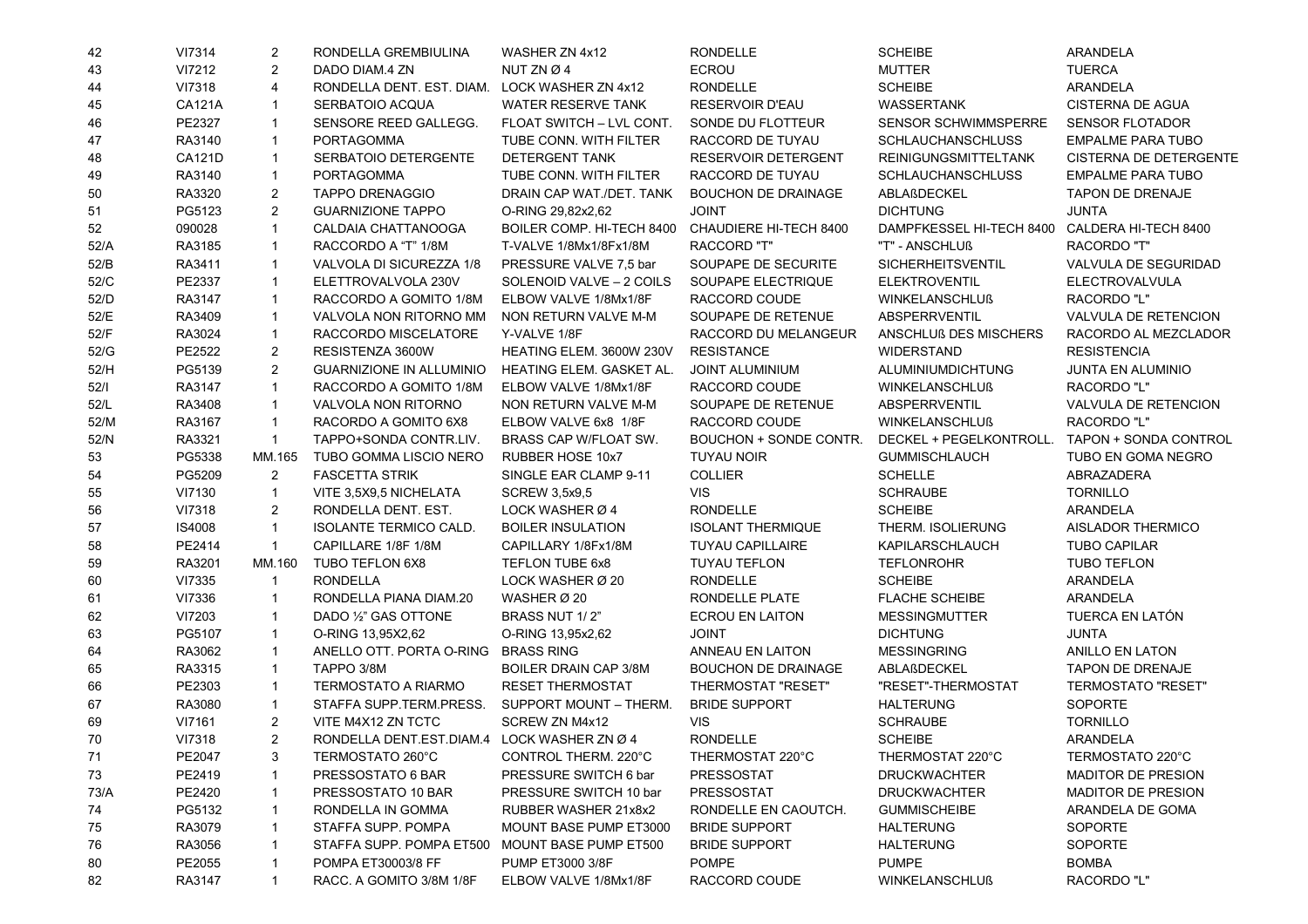| 83    | PE2415        | $\mathbf{1}$   | DEARIATORE PER POMPA                     | BLEEDER VALVE FOR PUMP          | <b>DESAERATEUR</b>           | <b>ENTLÜFTER</b>                           | <b>DEAREADOR</b>            |
|-------|---------------|----------------|------------------------------------------|---------------------------------|------------------------------|--------------------------------------------|-----------------------------|
| 84    | PG5340        |                | MT.1,315 TUBO PVC DIAM.6X9               | PVC HOSE Ø 6x9                  | <b>TUYAU PVC</b>             | PVC-SCHLAUCH                               | <b>TUBO PVC</b>             |
| 85    | RA3316        | $\overline{4}$ | TAPPO EDESIVO ABM                        | <b>ADHESIVE CAP</b>             | <b>BOUCHON ADHESIF</b>       | KLEBEDECKEL                                | <b>TAPON ADHESIVO</b>       |
| 87    | RA3183        | $\mathbf{1}$   | RACCORDO DIRITTO 6X8                     | STRAIGHT VALVE 6x8 1/8M         | <b>RACCORD</b>               | <b>ANSCHLUß</b>                            | <b>RACORDO</b>              |
| 88    | RA3037        | $\mathbf{1}$   | PORTAGOMMA 7-1/8 M90°                    | ELBOW TUBE COUPLER              | RACCORD DE TUYAU             | <b>SCHLAUCHANSCHLUSS</b>                   | <b>EMPALME TUBO</b>         |
| 89    | PG5343        | CM.13          | TUBO CALZATO SILICONE                    | SLEEVED HOSE 5x10               | TUYAU                        | <b>SCHLAUCH</b>                            | <b>TUBO</b>                 |
| 90    | PG5209        | $\overline{2}$ | <b>FASCETTA STRIK MONOR, 9-</b>          | SINGLE EAR CLAMP 9-11           | <b>COLLIER</b>               | <b>SCHELLE</b>                             | ABRAZADERA                  |
| 91    | PG5231        | $\mathbf{1}$   | <b>FASCETTA CLIKE</b>                    | PLASTIC CLAMP                   | <b>COLLIER</b>               | <b>SCHELLE</b>                             | ABRAZADERA                  |
| 93    | VI7118        | $\overline{c}$ | VITE M6X16 ZN                            | SCREW ZN M6x14                  | <b>VIS</b>                   | <b>SCHRAUBE</b>                            | <b>TORNILLO</b>             |
| 94    | VI7303        | $\overline{2}$ | RONDELLA DENT.EST.DIAM.6 LOCK WASHER Ø 6 |                                 | <b>RONDELLE</b>              | <b>SCHEIBE</b>                             | <b>ARANDELA</b>             |
| 95    | PE2404        | $\mathbf{1}$   | <b>POMPA ET500 230V</b>                  | PUMP ET500 230V 55W 50 Hz POMPE |                              | <b>PUMPE</b>                               | <b>BOMBA</b>                |
| 96    | PE2408        | $\mathbf{1}$   | <b>TERMOPROTETTORE</b>                   | THERMAL CUT OUT 100°C           | <b>THERMOPROTECTEUR</b>      | THERMOSCHUTZ                               | <b>THERMOPROTECTOR</b>      |
| 97    | RA3104        | $\mathbf{1}$   | RACCORDO A GOMITO 6X4                    | ELBOW VALVE 6x4 1/8M            | RACCORD COUDE                | <b>WINKELANSCHLUß</b>                      | RACORDO "L"                 |
| 98    | RA3209        | CM.13          | TUBO TEFLON DIAM.6X4                     | TEFLON TUBE Ø 6x4               | <b>TUYAU TEFLON</b>          | <b>TEFLONROHR</b>                          | <b>TUBO TEFLON</b>          |
| 99    | PG5343        | CM.47          | TUBO CALZATO IN SILICONE                 | SLEEVED HOSE 5x10               | TUYAU                        | <b>SCHLAUCH</b>                            | <b>TUBO</b>                 |
| 100   | PG5209        | 2              | <b>FASCETTA STRIK MONOR.</b>             | SINGLE EAR CLAMP 9-11           | <b>COLLIER</b>               | <b>SCHELLE</b>                             | ABRAZADERA                  |
| 101   | PG9001        | $\mathbf{1}$   | UGELLO + TUBO CALZATO                    | STEAM HOSE 5x10 + NOZZLE        | <b>BUSE + TUYAU</b>          | DUSE + SCHLAUCH                            | <b>BOQUILLA + TUBO</b>      |
| 101/A | PG5106        | $\overline{2}$ | GUARNIZIONE OR 9,25X1,78                 | O-RING 9,25x1,78                | <b>JOINT</b>                 | <b>DICHTUNG</b>                            | <b>JUNTA</b>                |
| 102   | PG5231        | $\mathbf{1}$   | FASCETTA CLIK 9,5-11,5                   | SINGLE EAR CLAMP 9-11           | <b>COLLIER</b>               | <b>SCHELLE</b>                             | ABRAZADERA                  |
| 103   | 108200        | $\mathbf{1}$   | <b>GRUPPO CARROZZERIA</b>                | PST RED BODY - HI-TECH          | CARROSSERIE PST ROUGE        | ROTE PST KARROSSERIE                       | CARROCERIA PST ROJA         |
| 104   | 120101        | $\mathbf{1}$   | <b>CORPO PRESA SUPERIORE</b>             | TOP SOCKET COVER                | CORPS DE PRISE SUP.          | STECKER OBERER TEIL                        | CUERPO DE TOMA SUP.         |
| 105   | 120102        | $\mathbf{1}$   | CORPO PRESA INFERIORE                    | <b>BOTTOM SOCKET COVER</b>      | CORPS DE PRISE INF.          | STECKER UNTERER TEIL                       | CUERPO DE TOMA INF.         |
| 106   | VI7105        | $\overline{2}$ | VITE RAPID FIX 3,9X16                    | <b>SCREW 3,9x16</b>             | <b>VIS</b>                   | <b>SCHRAUBE</b>                            | <b>TORNILLO</b>             |
| 107   | VI7168        | 8              | VITE T.S BRUNITA                         | SCREW 4x16                      | <b>VIS</b>                   | <b>SCHRAUBE</b>                            | <b>TORNILLO</b>             |
| 108   | PE2133        | $\mathbf{1}$   | PRESA 10-16A 250V                        | ELECTRIC SOCKET 16A 250V        | <b>PRISE</b>                 | <b>STECKDOSE</b>                           | <b>ENCHUFE</b>              |
| 109   | PG5069        | $\overline{2}$ | <b>IMBUTO FILETTATO IN</b>               | THREADED FUNNEL                 | <b>ENTONNOIR</b>             | <b>TRICHTER</b>                            | <b>EMBUDO</b>               |
| 110   | RA3324        | $\overline{2}$ | TAPPO CON OR EPDM NERO                   | <b>FUNNEL CAP</b>               | <b>BOUCHON</b>               | <b>DECKEL</b>                              | <b>TAPON</b>                |
| 111   | 010108        | $\overline{2}$ | MEZZAMANIGLIA NERA                       | CABLE SUPPORT HANDLE            | CROCHET POUR CABLE           | KABELHALTERUNG                             | <b>GANCHO PARA CABLE</b>    |
| 112   | VI7158        | 2              | VITE 6X25 TCCE                           | SCREW 6x25                      | <b>VIS</b>                   | <b>SCHRAUBE</b>                            | <b>TORNILLO</b>             |
| 113   | CA1405        | $\mathbf{1}$   | PANNELLO COMANDI                         | CONT. PANEL HI-TECH 8400        | PANNEAU DE COMMANDE          | <b>SCHALTTAFEL</b>                         | PANEL DE MANDO HI-T. 8400   |
| 114   | <b>PE227R</b> | $\mathbf{1}$   | <b>INTERRUTTORE RETE</b>                 | <b>GENERAL POWER SWITCH</b>     | <b>INTERRUPTEUR GENERAL</b>  | <b>HAUPTSCHALTER</b>                       | <b>INTERRUPTOR GENERAL</b>  |
| 115   | <b>PE227C</b> | $\mathbf{1}$   | INTERRUTTORE CALDAIA                     | <b>BOILER SWITCH</b>            | INTERRUPTEUR CHAUDIERE       | <b>DAMPFKESSELSCHALTER</b>                 | <b>INTERRUPTOR CALDERA</b>  |
| 116   | PG5021        | $\overline{2}$ | CAPPUCCIO QUADRATO                       | <b>RUBBER SWITCH COVER</b>      | COUVERCLE CAOUTCHOUC         | <b>GUMMIDECKEL</b>                         | TAPA DE GOMA                |
| 117   | <b>PE22S3</b> | $\mathbf{1}$   | SPIA LUMINOSA ROSSA                      | <b>RED INDICTOR LIGHT</b>       | <b>TEMOIN LUMINEUX ROUGE</b> | ROTES KONTROLLICHT                         | ESPIA LUMINOSA ROJA         |
| 118   | <b>PE22S4</b> | $\mathbf{1}$   | SPIA LUMINOSA VERDE                      | <b>GREEN INDICATOR LIGHT</b>    | <b>TEMOIN LUMINEUX VERT</b>  | <b>GRÜNES KONTROLLICHT</b>                 | <b>ESPIA LUMINOSA VERDE</b> |
| 119   | VI7105        | 5              | VITE RAPID FIX 3,9X16                    | <b>SCREW 3,9x16</b>             | <b>VIS</b>                   | <b>SCHRAUBE</b>                            | <b>TORNILLO</b>             |
| 119/A | VI7325        | 5              | RONDELLA PIANA Ø 4 ZN                    | WASHER Ø 4                      | RONDELLE                     | <b>SCHEIBE</b>                             | ARANDELA                    |
| 119/B | RA3017        | $\overline{2}$ | GRAFFETTA Ø 4                            | <b>CLAMP</b>                    | <b>AGRAFFE</b>               | <b>KLAMMER</b>                             | PINZA                       |
| 120   | CA1136        | $\mathbf{1}$   | <b>MANIGLIA FERRO BASE</b>               | <b>CARRYING HANDLE</b>          | POIGNEE DE LA BASE           | HANDGRIFF DER BASE                         | MANGO DE LA BASE            |
| 121   | PG5032        | $2^{\circ}$    | VOLANTINO 6X20 TMP                       | HAND WHEEL SCREW 6x20           | VIS DE POIGNÉE               | SCHRAUBE FÜR HANDGRIFF TORNILLO PARA MANGO |                             |
| 122   | CA1140        | $\mathbf{1}$   | MANIGLIONE DI TRASPORTO                  | HANDLE BAR HI-TECH              | POIGNEE DE MANOEUVRE         | <b>MANÖVRIERGRIFF</b>                      | <b>MANGO DE MANIOBRA</b>    |
| 123   | PG5060        | $\overline{c}$ | VOLANTINO 6X40 TMP                       | HAND WHEEL SCREW 6x40           | VIS DE POIGNÉE               | SCHRAUBE FÜR HANDGRIFF TORNILLO PARA MANGO |                             |
| 124   | CA1129        | $\mathbf{1}$   | COFANO PST NERO                          | <b>BLACK HOOD HI-TECH</b>       | COUVERCLE SILENCIEUX         | ABDECKHAUBE                                | TAPADERA                    |
| 125   | VI7189        | 2              | VITE 6X12 ZN                             | SCREW ZN 6x12                   | VIS.                         | <b>SCHRAUBE</b>                            | <b>TORNILLO</b>             |
| 125/A | CA1135        | $\mathbf{1}$   | <b>GANCIO AD "M"</b>                     | M-HANDLE                        | <b>CROCHET EN "M"</b>        | "M"-HAKEN                                  | <b>GANCHO EN "M"</b>        |
| 126   | <b>VI7201</b> | $\overline{2}$ | DADO DIAM.6 ZN                           | NUT ZN Ø6                       | ECROU                        | <b>MUTTER</b>                              | <b>TUERCA</b>               |
| 127   | <b>VI7173</b> | 3              | VITE TPS BRUNITA 4X20                    | SCREW 4x20                      | <b>VIS</b>                   | <b>SCHRAUBE</b>                            | <b>TORNILLO</b>             |